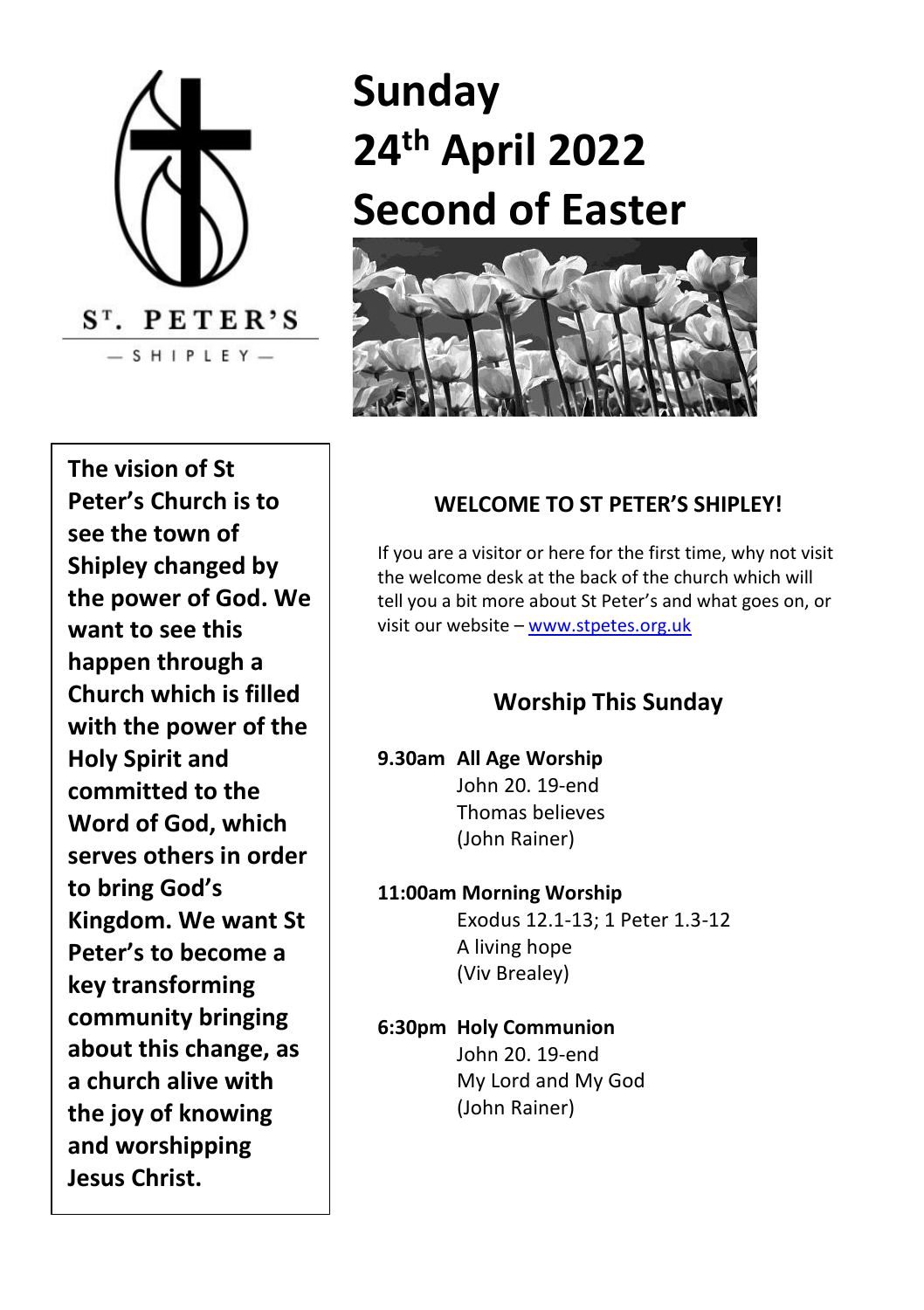| This week: 25 <sup>th</sup> April <sup>-</sup> 1 <sup>st</sup> May 2022 |                                       |               |  |  |  |  |
|-------------------------------------------------------------------------|---------------------------------------|---------------|--|--|--|--|
| Monday                                                                  | 9.00am Morning prayer                 | Facebook live |  |  |  |  |
| Wednesday                                                               | 9.00am Morning Prayer                 | Facebook Live |  |  |  |  |
| Thursday                                                                | 12:00pm Memorial service - Mike Grady | Church        |  |  |  |  |
| Friday                                                                  | 9.00am Morning Prayer                 | Facebook live |  |  |  |  |
|                                                                         | 9:20am See & Know                     | Church        |  |  |  |  |
| Saturday                                                                | 10:00am Informal Prayers              | Zoom          |  |  |  |  |
| Sunday 1st                                                              | 9:30am Morning Worship                | Church        |  |  |  |  |
| May                                                                     | 10:45am APCM                          | Church        |  |  |  |  |
|                                                                         | 6:30pm Holy Communion                 | Church        |  |  |  |  |

## **Daily Readings**

Online daily prayers are available on Monday, Wednesday and Friday this week. The set readings for the week are as follows. You can find liturgy for prayers for the week on our websit[e here.](https://stpetes.org.uk/)

# **25th – 30th April 2022**

| Monday                                                             | Tuesday                                               | Wednesday                                      | Thursday                                       | Friday                                                | Saturday                                             |
|--------------------------------------------------------------------|-------------------------------------------------------|------------------------------------------------|------------------------------------------------|-------------------------------------------------------|------------------------------------------------------|
| <b>Morning Prayer</b>                                              |                                                       |                                                |                                                |                                                       |                                                      |
| Ps. 37. 23-<br>end; 148<br>Isa. 62. 6-10<br>Acts. 12. 25-<br>13.13 | Ps. 5; 146<br>Josh. 1. 1 -<br>9.<br>Eph. 6. 10-<br>20 | Ps. 30<br>Exod. 16. 11-<br>end<br>Col. 2. 1-15 | Ps. 28<br>Exod. ch.<br>17<br>Col. 2.16<br>3.11 | Ps. 61<br>Exod. 18.<br>$1 - 12$<br>Col. 3.12 -<br>4.1 | Ps. 84<br>Exod. 18.<br>$13$ -end<br>Col. 4.2-<br>end |
| <b>Evening Prayer</b>                                              |                                                       |                                                |                                                |                                                       |                                                      |
| Ps. 45<br>2 Tim. 4. 1-<br>11                                       | Ps. 3; 11<br>John. 15. 1<br>-8                        | Ps. 11<br>John. 20. 19-<br>end                 | Ps. 34<br>John. 21.<br>$1 - 14$                | Ps. 118<br>John. 21.<br>$15 - 19$                     | Ps. 24<br>John 21, 20-<br>end                        |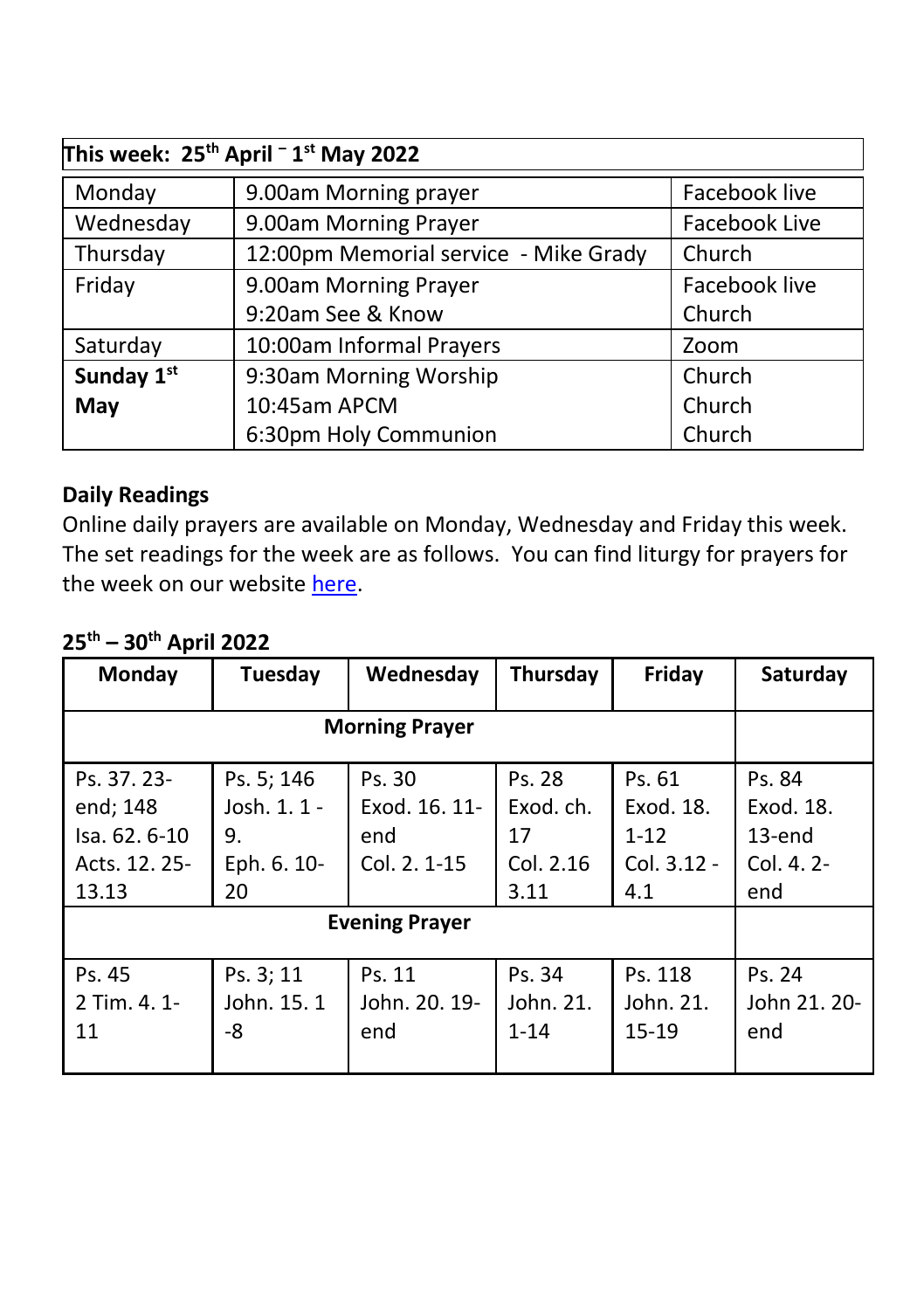#### **NOTICES**

## **Urgent request**

Bradford North Foodbank are seeing a huge rise in people needing food. We are desperately short of rice pudding, tinned fruit, powdered milk, crisps, crackers, snacks, nappies size 6, deodorant, shaving foam.

If you are able to help in any way please leave donations in the box in the porch or give to Kerry during office hours in the week.

Many thanks for your generosity. Julie, Pete, Anthea, Sue.

# **Message from Colin Judd**

Is anyone travelling near St John's College, Durham or Ridley Hall, Cambridge? If so, could you possibly deliver 2 clergy cassocks to the college? They are clean and in good condition and suitable for a tall ordinand. If you could help contact Colin Judd.

# **Living in Love and Faith**

The PCC debated this Church of England report on sexuality in March, and a summary of their discussion was sent out to everyone a couple of weeks ago. All responses made online will be considered by the General Synod this summer. The deadline for this is 30<sup>th</sup> April, and so it is still possible for you to send your own response at the following link:

<https://www.surveymonkey.co.uk/r/LLFcourse>

# **Churchwarden news**

There are only a few days left to receive nominations for a successor to Hazel as Churchwarden. Completed nominations should be given to John Rainer.

# **Annual Parochial Meeting**

This year's APCM will be **next Sunday May 1st**. Nomination forms for Churchwardens and PCC members are available on the Welcome Desk. You must have the consent of any person you nominate. Completed nomination forms should be handed to John Rainer. Those at the end of three year terms are : Jo Baxter, Matt Kershaw, Jackie Loach, Duncan Milwain, Maria Mullin and Matt Porritt. Jo Baxter and Matt Porritt are standing down having completed two three-year terms. The others are available to be re-nominated. There are also two vacancies for one-year terms if all these places are filled.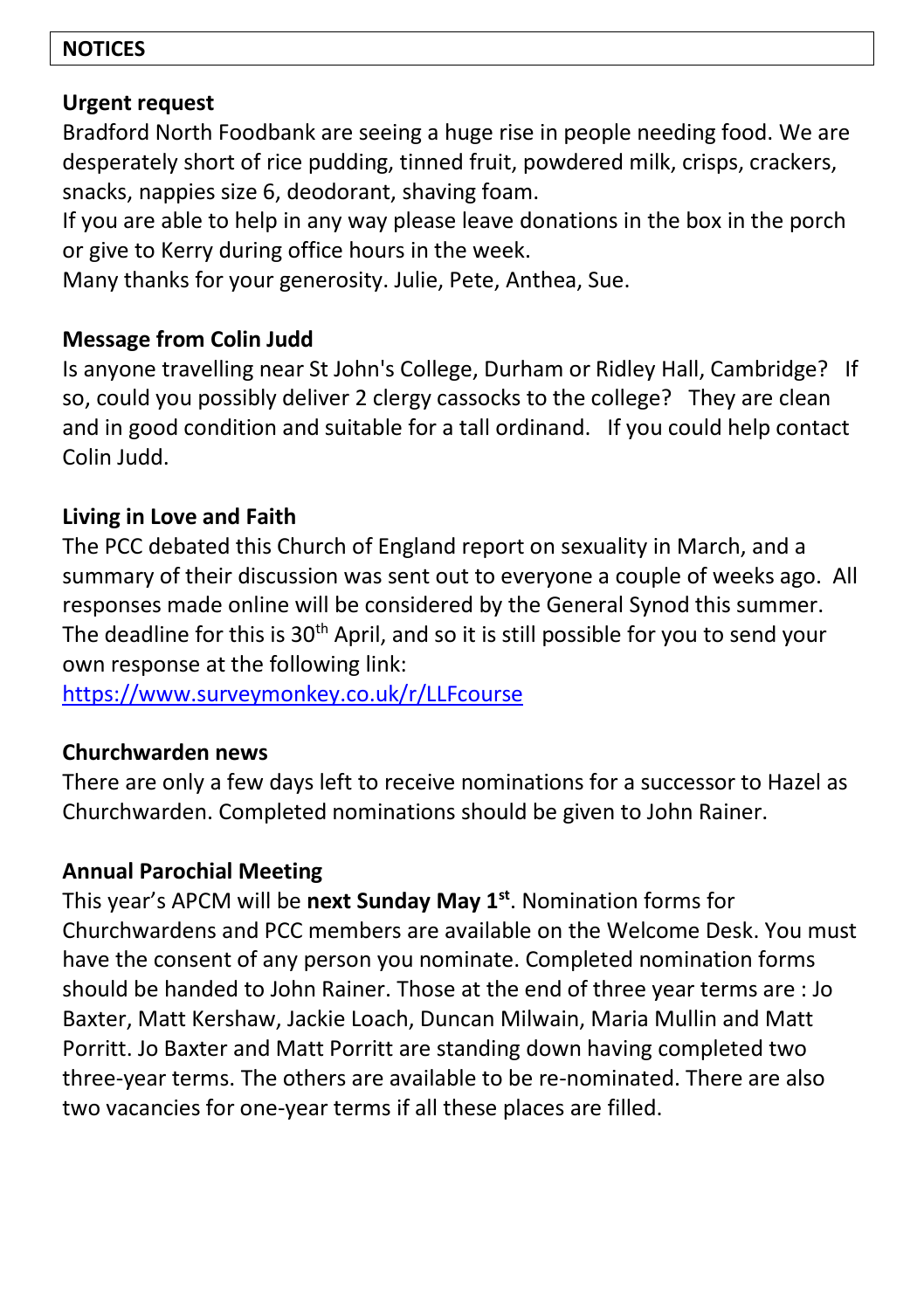## **Fundraiser Concert (D.E.C Ukraine Appeal)**

For those of you wishing to purchase tickets for the event on 21<sup>st</sup> May at 7pm, you can do so online (please see flyer on Welcome Desk) or you can purchase them from Kerry in the office during office hours. Tickets £10. £8 Concession.

#### **Notice regarding payments**

If you are leaving cash/cheques in the safe to be paid into the bank, please complete one of the paper slips that are in the tin and place the cash/cheque together with the paper slip into one of the cash bags (also in the tin).

## **Who's Who**

The Who's Who is now available and copies are being kept in the safe to comply with GDPR regulations. If you would like one, please request one from a Warden. They cost £2.50. We regret we cannot send out copies by email.

## **Saturday Prayers on Zoom**

If you'd like to join a prayer meeting, for both thanksgiving and intercession, [this](x-apple-data-detectors://21/)  [Saturday morning at 10 am](x-apple-data-detectors://21/) for around half an hour, it would be great to see or hear you. Just click the link below, input the password below if asked (not sure you need to). You may need to download zoom if you haven't used it before. You can do this on most PCs, laptops, iPads or smart phones. You may want to check this out before the session if not used before. If you have any questions, then ring me on 01274 510951.

Join Zoom Meeting

[https://us04web.zoom.us/j/76937516503?pwd=8RgEQ94GQ490p9gnt41Ma8Vs](https://us04web.zoom.us/j/76937516503?pwd=8RgEQ94GQ490p9gnt41Ma8VsU0QT2D.1) [U0QT2D.1](https://us04web.zoom.us/j/76937516503?pwd=8RgEQ94GQ490p9gnt41Ma8VsU0QT2D.1)

Meeting ID: 769 3751 6503 Passcode: 5Yamva

## **Baptism and Confirmation**

Bishop Toby has agreed to come to our Evening Service on **Sunday 26th June** to confirm several candidates. These services haven't happened much during the pandemic, and if you are interested in being baptised or confirmed (or both) in this service please contact John to talk about preparation. Please save the date in your diary and plan to come and support our candidates.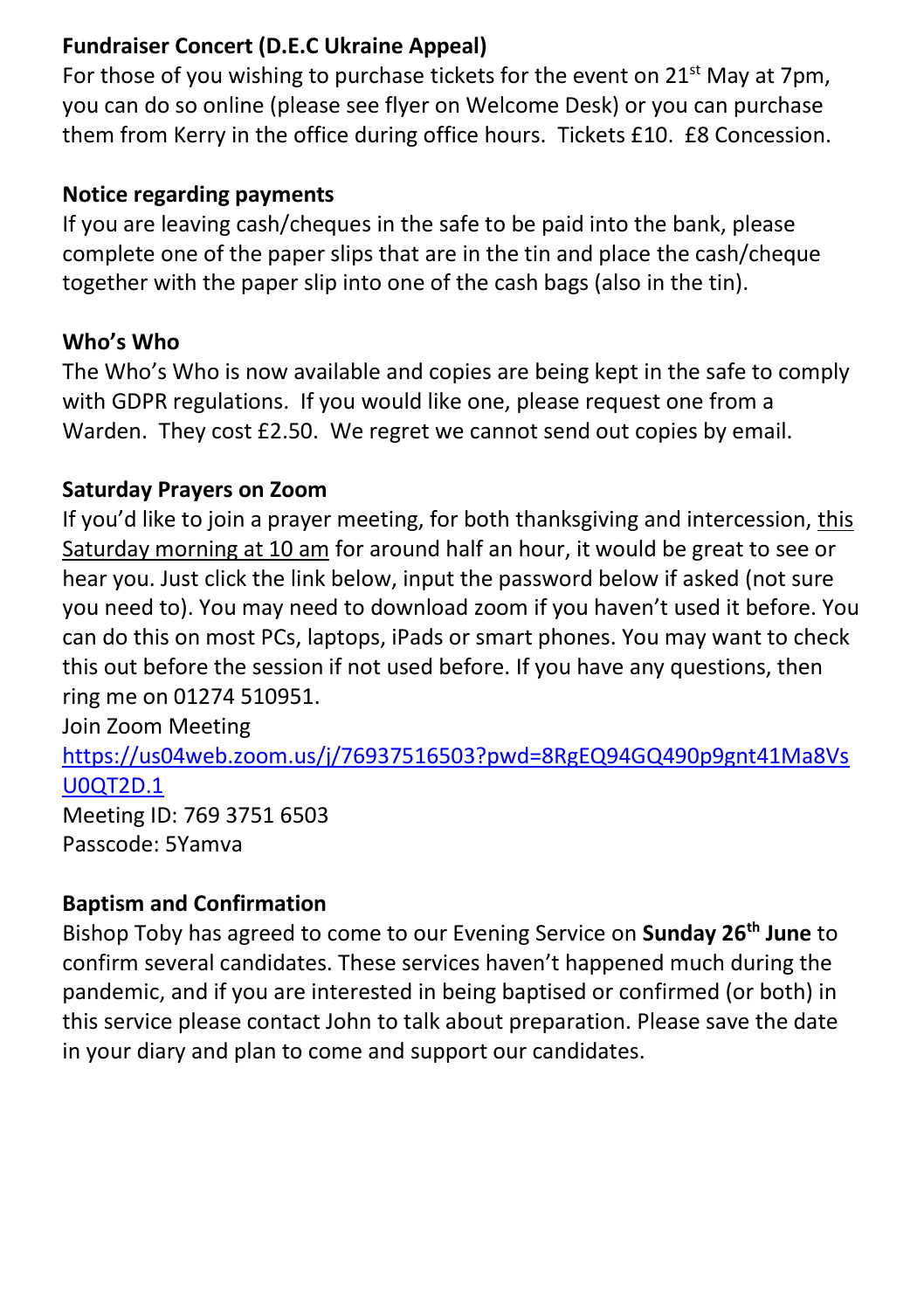#### **Eco Tip**

Don't use toxic air fresheners; the best way to air your home is by opening doors and windows. Have you an eco challenge or tip to share? Please email [gemmarichards15@hotmail.com](mailto:gemmarichards15@hotmail.com)

## **PRAYER REQUESTS**

Pray for those who are ill or have other needs, especially members of St. Peter's family: John and Barbara Arkley, Adele Attwood, Lis Bals, Jo Baxter, Maureen Bragg, June Coulton, Hazel Fawley, Glenys Gillow, Moira Gledhill, Joyce Greaves, Roy Harker, Lorna Hartley, Gina Hearne, Ian Hearne (Gina's son), Rowena and Keith Hodgson Pat Hornby, Barbara Lehane, Jeff Parkinson, Val Ross, Joyce Taylor, Margaret Wilkinson and Joan Yeates.

## **Mission Partner News**

**Sheila Leech** at FEBA sends recent news from Ukraine :

The town of Bucha has featured in some fairly harrowing news reports from Ukraine in recent days. Broadcaster Igor has just visited Bocha to assess the situation, and to consider how the team can best serve people who have stayed or are returning to the city: the things he saw were indeed terrible, but there were glimmers of hope too. "After spending the day visiting these devastated cities, I've started getting used to seeing destroyed buildings, destroyed apartments, tanks, broken glass, dogs running in the streets - it's like we are living in a post-apocalyptic movie.

"People, on the other hand, have really surprised me! People have joyfully come to these cities, cleaning up and repairing the streets. Hundreds of volunteers who wanted to help! I'm inspired by the faith of our people!

"While seeing this destruction has been saddening, it's people that are truly important. It will be much harder to rebuild the thousands of broken hearts than to rebuild these buildings. But this is possible with God's help!"

Please pray for the people from cities like Bucha that were occupied by Russian forces, who have suffered in ways we can barely imagine. Please pray also for the FEBC Ukraine broadcasters that are ministering to them - specifically for strength and wisdom, as they seek to share messages of hope in the face of conflict and uncertainty.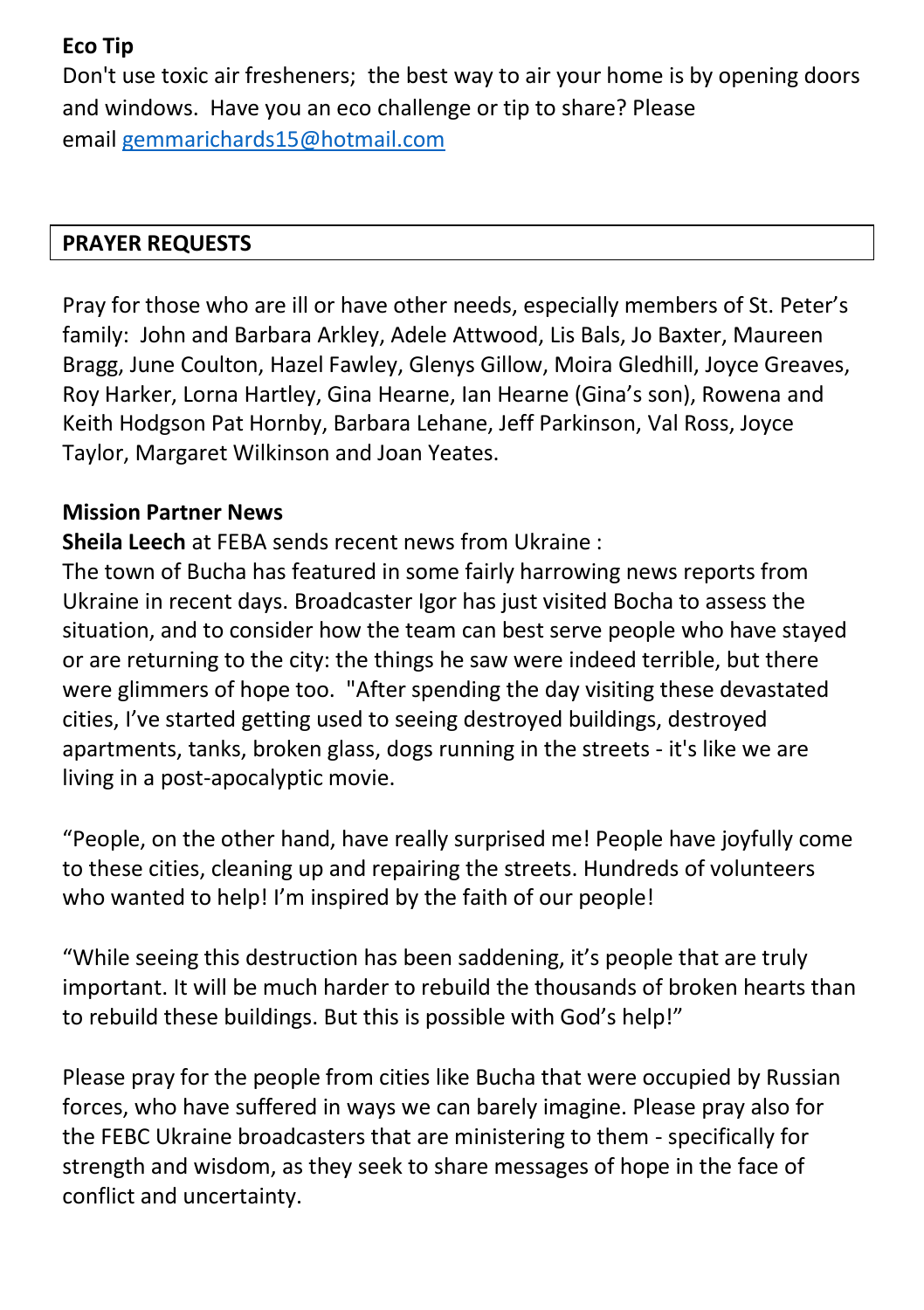There are widely experienced food shortages in **Sudan** at the moment. Inflation has been soaring to over 200% pushing up prices of basic food items. This is an enormous pressure on the Christian community which tends to come from the poorer part of the population, creating an ongoing struggle to survive. Food insecurity is deteriorating to crisis level in various areas. Pray for Christians in Sudan and for **Archbishop Ezekiel** as he seeks to provide leadership in the midst of crisis.

Remember the work of **our local charities**, JOY, BEACON, the Zephaniah Trust, Shipley Neighbours and the Bradford North Food Bank.

## **A HELPING HAND**

We operate a Helping Hands Fund for any member of our congregation struggling financially. This is there to help with short term one- off needs. You can pick up a leaflet with more information from the welcome desk or church office or contact Mandy Thorlby [\(mandythorlby@g](mailto:mandythorlby@)mail.com, or 07801 138180). If you'd like to donate to the Helping Hands Fund, please contact Andy Thorlby [thorlbya@yahoo.co.uk](mailto:thorlbya@yahoo.co.uk) or 01274 510951, or make a donation in the usual way into the church, clearly identified as "Helping Hands Fund".

**This Church operates a Safeguarding Policy in line with national and diocesan guidelines. Our Safeguarding Officer is Frances Agar, (01274 780528). Child Line can be contacted on 0800 1111.**

| <b>CONTACT ST. PETER'S</b>                                     |                                  |                              | <b>DAY OFF</b> |
|----------------------------------------------------------------|----------------------------------|------------------------------|----------------|
| <b>Vicar</b>                                                   | John Rainer                      | 01274 584488                 | Friday         |
| <b>Associate Priest &amp; Team</b><br><b>Rector of Shipley</b> | <b>Brian Greenfield</b>          | 01274 788345                 | Saturday       |
| <b>Licensed Lay Minister</b>                                   | <b>Viv Brealey</b>               | 07519 552231                 |                |
| <b>Treasurer</b>                                               | Mike Moss                        | 01274 823133                 |                |
| <b>Churchwardens</b>                                           | Mervyn Silva<br>Hazel Wilmshurst | 01274 419815<br>01274 589085 |                |
| <b>Children &amp; Youth Worker</b>                             | Rachel McGirr                    | 07305908745                  | Thursday       |